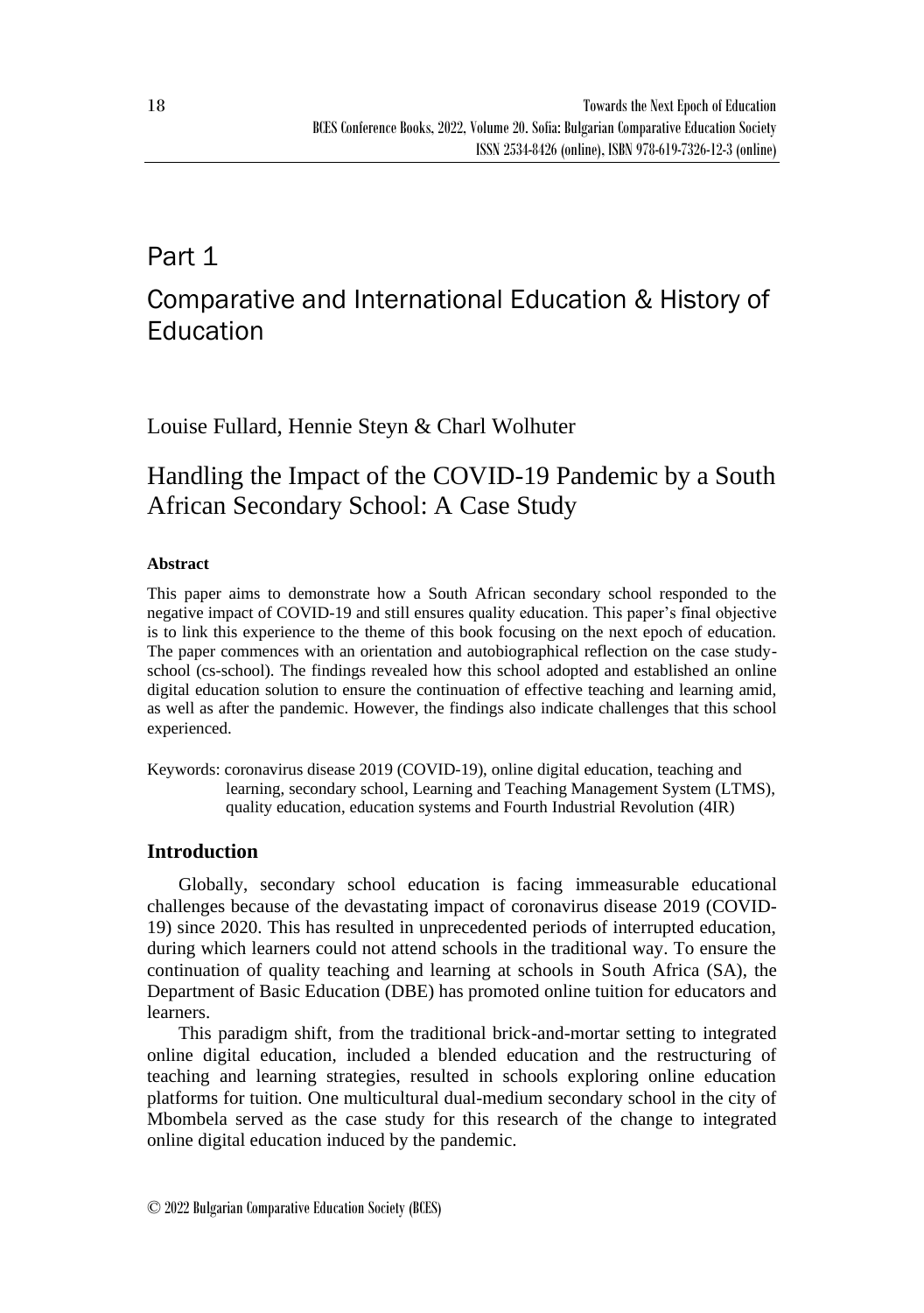#### **Background**

On 11 March 2020, the World Health Organsiation classified the COVID-19 outbreak as a pandemic on an international level (Ghebreyesus, 2020). This pandemic had a direct impact on education internationally. In SA, in March 2020 schools were closed for an indefinite period whereafter a phased-in approach would be adopted to resume classes as from June 2020.

Already in a White Paper in 2004 on e-Education (WP7) (2004, p. 6), the Department of Basic Education envisioned embracing digital technology to transform teaching and learning for the  $21<sup>st</sup>$  century. However, this did not happen (Matiwane, 2019). By 2020 only a few schools had tablets and/or computer rooms and teachers have not been formally trained to use technology to support their teaching efforts (Jantjies, 2020).

South African schools felt an immediate impact of restrictions to teaching and learning with the national lockdown in March 2020, including, but not limited to, the lost tuition time during the lockdown. The case study-school (cs-school), with 960 learners and 50 educators, was also disrupted and had three days to prepare a strategy to counter the inevitable reality of an initial 21-day lockdown. The quality teaching and learning of the Grade 12 learners at this school posed an extra concern and priority to the School Management Team (SMT) and the teachers. It was decided that alternative online teaching and learning strategies had to be explored and implemented as an interim solution until the school was reopened.

History wrote a new chapter for humankind. It should also be recognised that the development of Technology, Information and Communications Technology (ICT), Artificial Intelligence (AI) and the Internet rapidly expanded. According to Picker (2020), technology keeps evolving and that remote education is a new trend that must be pursued by educators as it offers an additional way of teaching and learning which cannot replace the in-person experience in a classroom but, that these two elements should rather be augmenting each other. Schools should embrace paradigm shifts and change to assist their learners to prepare themselves as global citizens and for international participation.

The Moodle website (Moodle, 2021) explains that this Moodle LMS enables anyone, anywhere and at any time globally to access learning and that students can individually remain consistently engaged. It further defines this platform as being designed to offer educators, administrators and students a safe and secure integrated system as a personalised learning environment. For this study, reference is made to an LTMS instead of an LMS owing to the education interaction between the educator/instructor, which implies the teaching part of the system, and the learner/student, which represents the learning part of the system.

Digital education should have been more seriously addressed in SA with the release of the WP7 in 2004 and it should not have waited for a pandemic to give the process momentum. The COVID-19 pandemic suddenly necessitates a change. The forced change meant there is a desperate need for innovation and training in the field of remote teaching and learning.

Richie and Lewis (cited by Nieuwenhuis, 2019, p. 57) point out that a qualitative research strategy depends on the researcher's knowledge and skills regarding his/her research paradigm, theories and methodologies that underpin the qualitative research tradition. This study was underpinned by social constructivism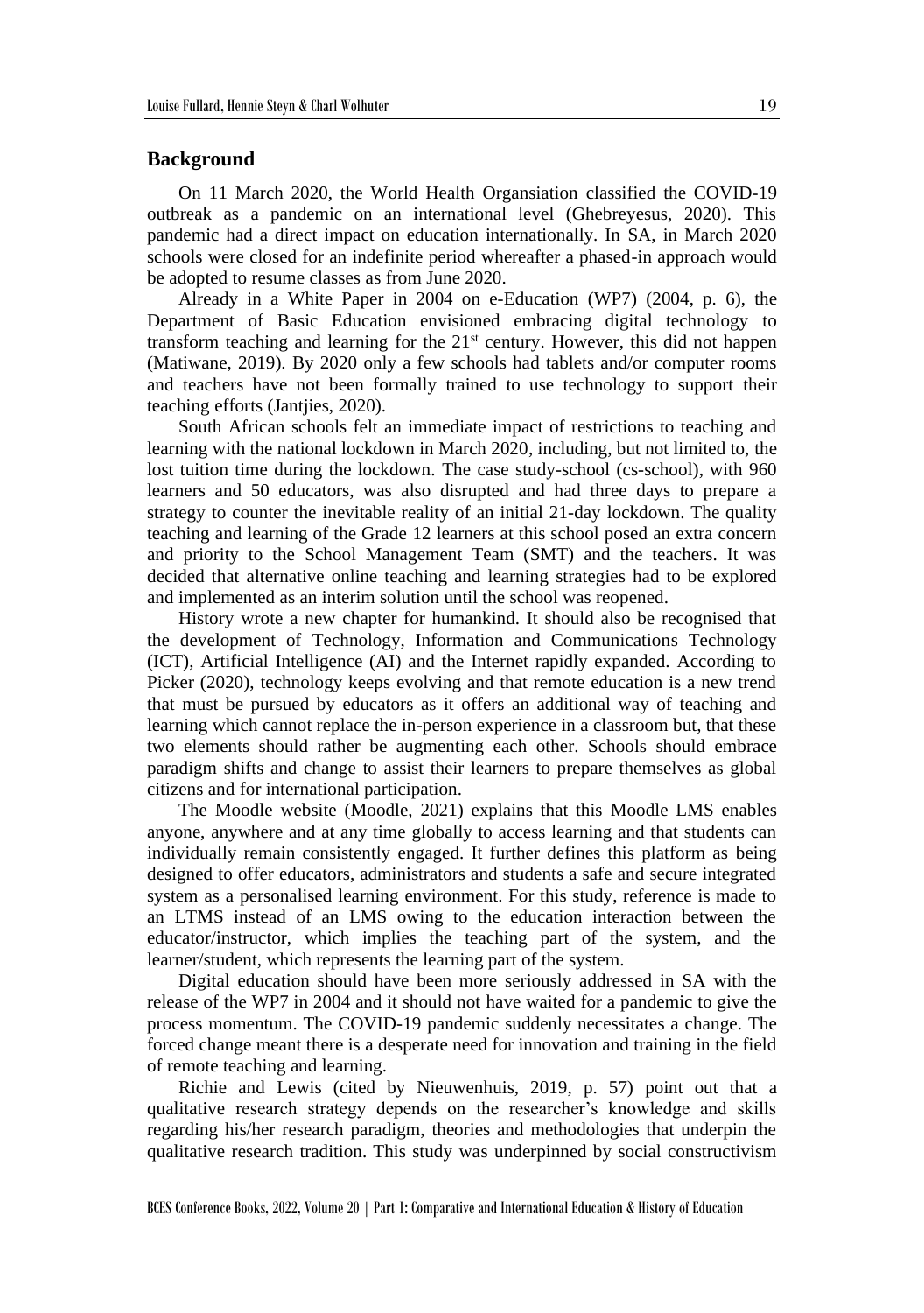combined with an interpretivism research paradigm where the researcher's subjective individual experience about the LTMS as an integrated online digital education delivery mechanism at the cs-school, was shared based on the researcher's autobiographical reflection. This was used as a basic strategy by systematically discussing the processes of implementation and maintenance of a specific digital online platform. To support the autobiographical reflection, participant observation, experience, documentation analyses and a literature study were employed.

#### **The impact of COVID-19 on the national education system**

According to Osman (2021), the challenges that the South African education system faces have been highlighted by the pandemic, including disparities in digital literacy, access to devices and the Internet, as well as the inequality of education adversely affecting the poor, as well as physical and emotionally vulnerable people. The short- and long-term negative effects of the impact of COVID-19 seem to be unavoidable and could have led to the loss of about 10 years in human development in the country (Timm, 2021). Timm (2021) also opines that the continually increased dropout rate of learners in education will have a direct impact on productivity in the South African economy and, as a result, the economy where predictions show that the Gross Domestic Product (GDP) of SA could reduce to US\$2,6 billion by 2032.

With the third and fourth waves of the pandemic, there has been pressure on the DBE to act by prioritising online digital education options as practical solutions for lost teaching and learning time. Although the DBE and secondary schools used various platforms and ways to try and minimise the disruption in education caused by the COVID-19 pandemic, it is clear that learners in SA did not have equal opportunities to teaching and learning, and that many learners were negatively affected. Measures taken by the DBE and secondary schools ranged from the closure, reopening and rotation options, to try and maximise contact teaching and learning time, the skimmed and revised curricula in each subject, as well as the school-based reorganisation of content onto various platforms, which include the radio, television, zero-rated online education sites and a stable LTMS. Pre-COVID-19 initiatives, which include policies, publications, presentations and proposals to transform South African education to meet the requirements of the  $21<sup>st</sup>$  century, also formed part of the measures taken by the DBE, although many educators and learners were not adequately equipped through these projects. Secondary schools with the same societal context in SA mirrored similar challenges. Academically, financially and emotionally, the schools were confronted to overcome the influence of this sudden impact that the pandemic had on their core function of providing effective teaching and learning.

## **The impact of the integrated online digital education system on the quality of education at the cs-school**

The cs-school succeeded in its approach to adopt a new teaching paradigm, especially where the learners were no longer solely educator-dependent with regards to teaching and learning activities (Steyn, 2013, p. 5) and provided quality education to its learners by the created learner-centred approach; good facilities, resources and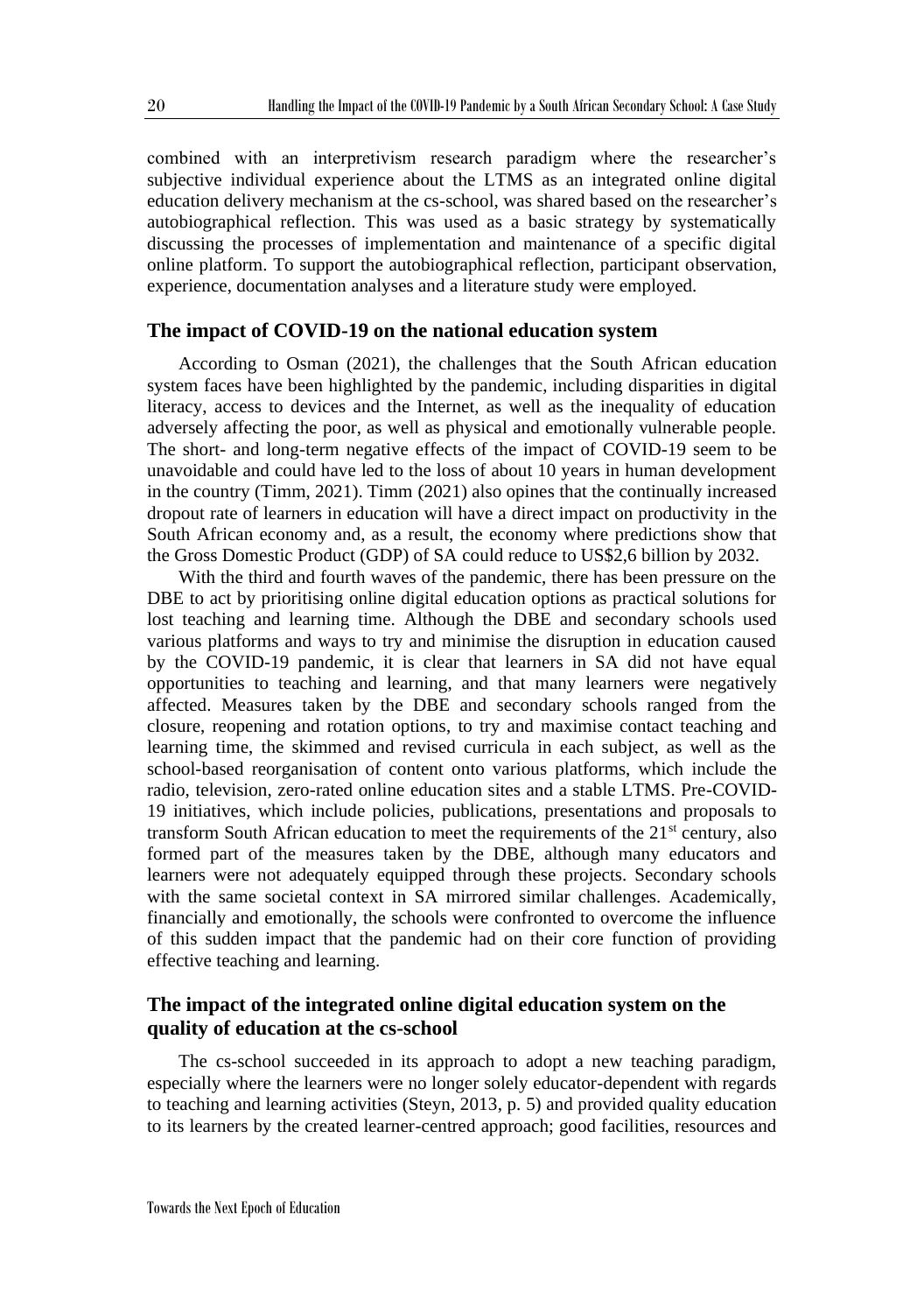teachers; relevant curriculum and content; a productive environment; and support from the stakeholders.

According to Wolhuter et al. (2016, p. 5), schools must consider the contextual forces that impact on the future of a school to guide school leaders in formulating strategies to counter future challenges. The following particular external determinants, key to the shaping of the structure and functioning of the cs-school, were identified to prepare it for the challenges it has faced, faces and will face during the pandemic. Firstly, this cs-school had 960 learners that range from the age of 13 to 21 and 50 South African Council for Educators (SACE)-registered educators resulting in a teacher-learner ratio of about 1:33. Another aspect entails the facilities of the school that comfortably accommodated the total number of learners in normal circumstances. According to the prescribed social distancing of 1.5 m between individuals during the pandemic, this school implemented a 50% learner accommodation approach which allowed learners in Grade 8-11 to attend school every alternative day and the Grade 12 learners to attend school daily. With regards to the geographical factors, the cs-school was established in 1975 and learners who attended the cs-school mostly resided in the urban area where the school was located. However, a small number of learners lived in rural areas who needed to travel long distances daily by bus, taxi or their own transport. Most of these learners experienced clear Internet reception and proper connectivity. The few learners who lived in rural areas, as well as areas with poor reception, were challenged and restricted to the opportunity for online education during the school closure. This diverse multicultural dual-medium school with a Christian ethos comprised of at least seven race groups. Furthermore, the cs-school is classified as a quintile five school (quintile one refers to the poorest schools versus quintile five, the least poor schools) that determines its school fees according to the annual budget plan where items are prioritised to meet the educational needs of the learners. However, the impact of the COVID-19 pandemic had a negative financial impact on many of the parents/guardians of the school who previously diligently contributed to the school fees. On the technology front, the teachers and learners of the cs-school were gradually equipped and trained to use interactive boards, digital projectors, computers and software, connectivity, as well operating the South African School Administration and Management System (SA-SAMS) and Small Area Statistics Package (SASPAC) administrative platforms. Therefore, staff and learners had already been exposed to technology in the school, which contributed positively towards the implementation of an LTMS for teaching and learning.

When the cs-school was faced with the challenge of compromising the physical teaching and learning component at school due to lockdown, their priority was to ensure that education continued. This school acted rapidly after the announcement of the President to close schools, with one goal in sight, namely, to secure teaching and learning. A Strengths, Weaknesses, Opportunities, and Threats (SWOT) analysis was not conducted and neither were long brainstorming sessions taking place to consider the mode of education for the lockdown period impending the school. The cs-school had been offered an opportunity for a specific LTMS hosted on an external website and the system was implemented.

Since 2021, the virtual classroom has extended and accommodates endless opportunities of ICT for the educator to use successfully. One example is the LTMS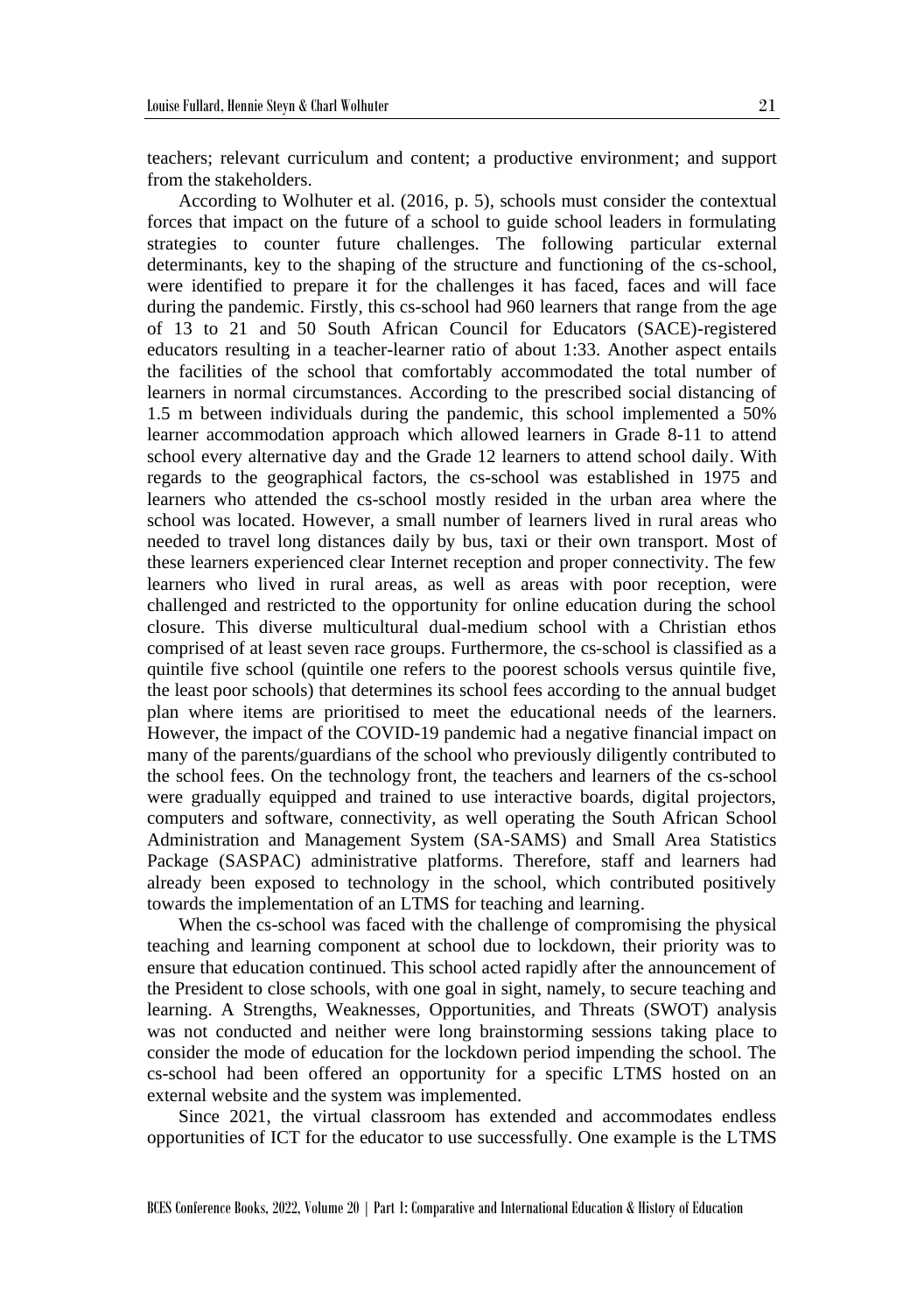that the cs-school implemented and used to a satisfactory capacity by operating it as a successful teaching and learning tool, as well as becoming innovative by facilitating various events on the platform.

This technology on the Moodle LTMS, used by the cs-school, has even more improved and modernised functionality compared to the ICT systems that were available at the beginning of the  $21<sup>st</sup>$  century. The Moodle administrator (who implemented, operated and maintained the system), initially trained all staff and learners to operate the LTMS and needed to continue equipping the staff in using the instance to ensure its continued operational success. This led to refresher courses being introduced and presented episodically. The administrator also kept staff informed on a WhatsApp group about newly created tutorials based on Moodle functionality on the platform.

The important advantages of emerging ICT in teaching and learning are explained by Steyn (2013, p. 5) to be the fact that learners can engage with content according to their own pace, time and in their own contextual framework in the learning process. An example of this scenario happened throughout the pandemic where the learners at the cs-school were working from home due to school closure and the rotational timetable they followed. The learners needed to engage independently with academic activity. Yeh (cited by Steyn, 2013, p. 5) explains that ICT media and tools allow the same important intellectual and emotional interaction between educators and learners in the virtual environment as in the traditional classroom. Another important advantage of the LTMS is the functionality opportunity it hosts to improve the educator–learner relationship and academic levels. Steyn (2013, p. 5) emphasises that the added value of the specific technology for teaching and learning should first be considered to ensure that it contributes positively to the teacher-learner relationship, as well as the improvement of the academic level before proceeding with the ICT system. In the case of the cs-school, such an added value calculation could not be made before the system was implemented because of the urgency of connecting teachers and learners to continue with the curriculum. Initially, this LTMS was implemented and operational as an SOS vehicle. Fortunately, the educators who optimally used and continued to use the platform during and after lockdown, benefitted academically, as well as relationally.

Apart from the above-mentioned aspects, Steyn (2013, p. 5) also refers to the feasibility and sustainability of the technology-supported project. Fortunately for this cs-school, it led to further expansion to eventually host the LTMS on a hosting site opted by the school. Therefore, the LTMS administrators of the school have sole ownership and full access and control to manage the resources and traffic (users) effectively.

For this cs-school, the effect of COVID-19 shifted their focus from the traditional brick-and-mortar teaching practices to a modernised online digital education solution. Although some individual learners were negatively affected because of their inability to access the LTMS of the school, most learners benefitted and were continually stimulated academically throughout lockdown, as well as the alternative days of non-attendance at school due to the rotational timetable. It was evident that the LTMS limited the negative impact that the COVID-19 pandemic had on education at the school and rather revolutionised the education system at the school.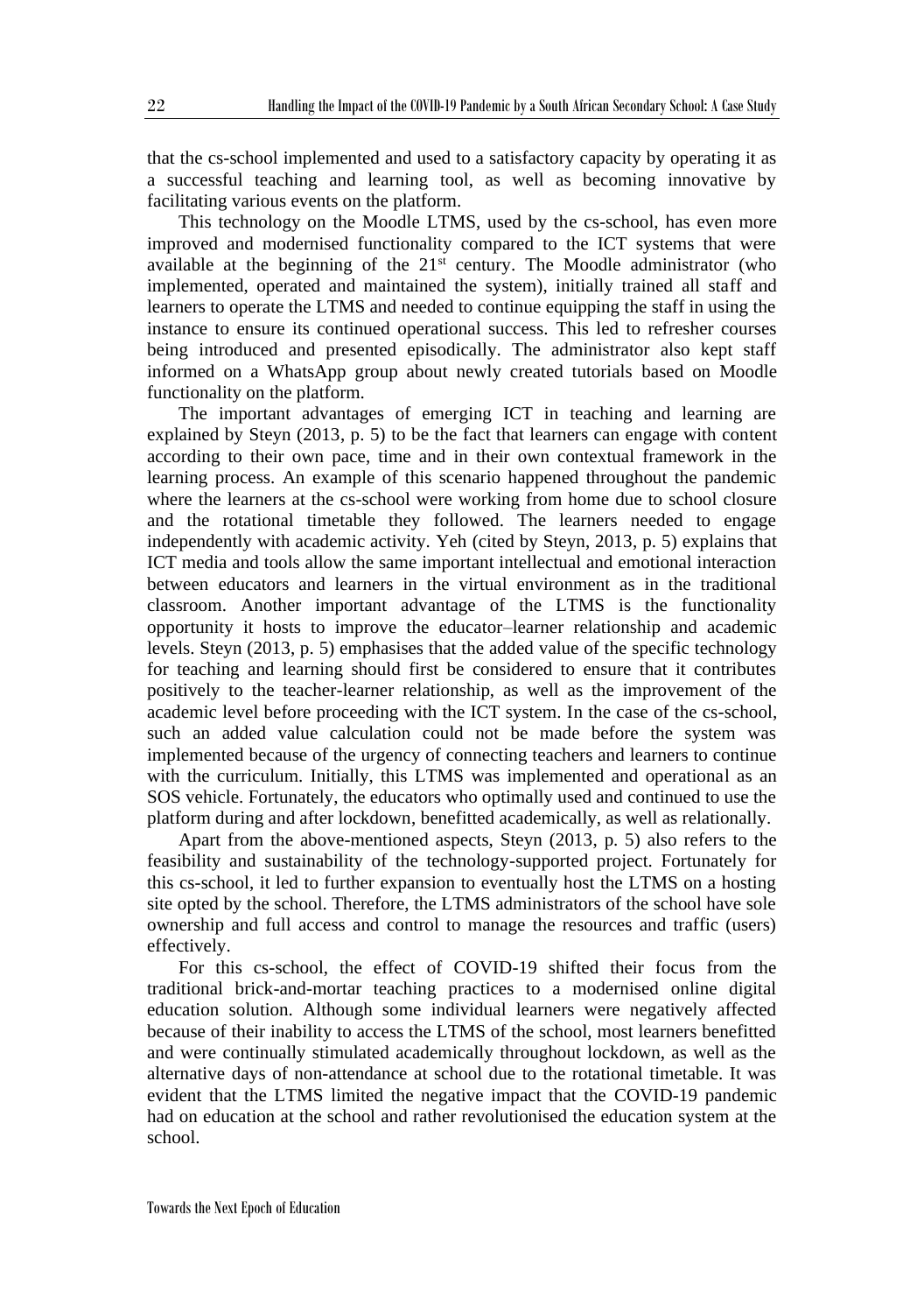### **Conclusion**

To encapsulate, from the trial run presented, it can be concluded that the LTMS established at the cs-school to initially combat the impact of COVID-19 on teaching and learning at the school, was found to be a successful online digital education system. The initiative of the cs-school continues to be explored as they proceed to use this platform, combined with other technologies, as a post-COVID-19 education tool. It is recommended that this LTMS can be used to improve the cs-school, as well as to raise the productivity at other schools in secondary school teaching and learning.

To summarise, a vivid example is offered in this case study as to how the negative impact of COVID-19 on South African secondary schools could be opposed by the establishment of a suitable and effective LTMS as an online digital education system. SA needs a fundamental reformation of the entire education system, which urges education specialists to look very closely at available education policies and to preserve the parts of it that further quality education, but to abandon those parts that have not, and moving on to the new normal. Technological knowledge has become a requirement for the  $21<sup>st</sup>$ -century educator to realise Technological, Pedagogical, and Content Knowledge (TPACK), Substitution, Augmentation, Modification and Redefinition (SAMR) and Critical thinking, Collaboration, Creativity and Communication (4C) teaching and learning models effectively, which is now more than ever a crucial part of everyday educational practice. This implies that educators should integrate the real world into an online digital world that prepares South African learners for the critical skills required by the workplace. With regard to Comparative and International Education as a field scholarship, the establishing modes of context-appropriate online digital education should be placed on the research agenda.

#### **References**

- Department of Basic Education (DBE) (2004): *White Paper 7 on e-Education: transforming learning and teaching through Information and Communication Technologies (ICTs)*. https://www.education.gov.za/Portals/0/Documents/Legislation/White%20paper/DoE%2 0White%20Paper%207.pdf?ver=2008-03-05-111708-000 (Accessed 20 January 2021).
- Ghebreyesus, T. A. (2020): *World Health Organization: WHO Director-General's opening remarks at the media briefing on COVID-19*. https://www.who.int/directorgeneral/speeches/detail/who-director-general-s-opening-remarks-at-the-media-briefingon-covid-19---20-march-2020 (Accessed 17 January 2021).
- Jantjies, M. (2020): *The Conversation: How South Africa can address digital inequalities in e-learning*. https://theconversation.com/how-south-africa-can-address-digital-inequalitiesin-e-learning-137086 (Accessed 21 April 2021).
- Matiwane, Z. (2019): Public schools to go digital within six years: Cyril Ramaphosa. *Sunday Times*, 7 Feb 2019. https://www.timeslive.co.za/politics/2019-02-07-public-schools-togo-digital-within-six-years-cyril-ramaphosa/ (Accessed 13 February 2021).
- Moodle (2021): *Modular Object-Oriented Dynamic Learning Environment: About Moodle*. https://docs.moodle.org/310/en/About\_Moodle (Accessed 14 February 2021).

BCES Conference Books, 2022, Volume 20 | Part 1: Comparative and International Education & History of Education